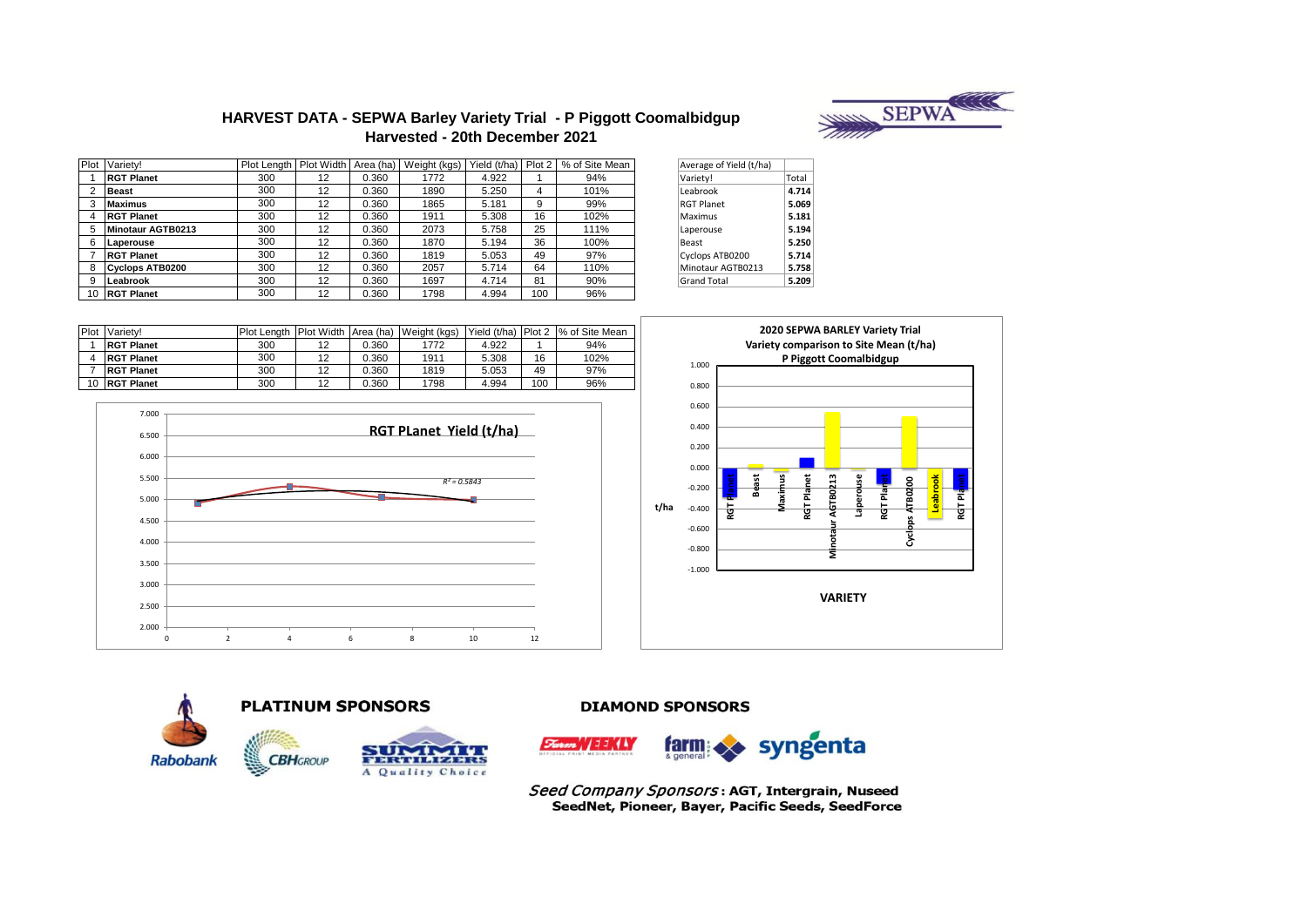



**VARIETY**

|      |                   | Yield  |                |
|------|-------------------|--------|----------------|
| Plot | Variety!          | (t/ha) | % of Site Mean |
| 1    | <b>RGT Planet</b> | 4.922  | 94%            |
| 2    | Beast             | 5.250  | 101%           |
| 3    | <b>Maximus</b>    | 5.181  | 99%            |
| 4    | <b>RGT Planet</b> | 5.308  | 102%           |
| 5    | Minotaur AGTB0213 | 5.758  | 111%           |
| 6    | Laperouse         | 5.194  | 100%           |
| 7    | <b>RGT Planet</b> | 5.053  | 97%            |
| 8    | Cyclops ATB0200   | 5.714  | 110%           |
| 9    | Leabrook          | 4.714  | 90%            |
| 10   | <b>RGT Planet</b> | 4.994  | 96%            |

### **Site Details**

#### **Plot Dimensions**

**Length** 

**(m) Width (m) Area (m2) Conversion Factor** 300 12 0.360 2.78



# **PLATINUM SPONSORS**

**CBH**GROUP



## **DIAMOND SPONSORS**





Seed Company Sponsors: AGT, Intergrain, Nuseed SeedNet, Pioneer, Bayer, Pacific Seeds, SeedForce



**Statistical Analysis** 

| <b>Soil Description:</b> | Gravel                   | Site Mean (t/ha)                | 5.209  |
|--------------------------|--------------------------|---------------------------------|--------|
| Date Sown:               | Wednesday, 12 May 2021   | Probability                     | 0.102  |
| Date Harvested           | Monday, 20 December 2021 | Least significant difference 5% | 0.5977 |
| Seeding Rate:            | 70 ka/ha                 | <b>CV %</b>                     |        |